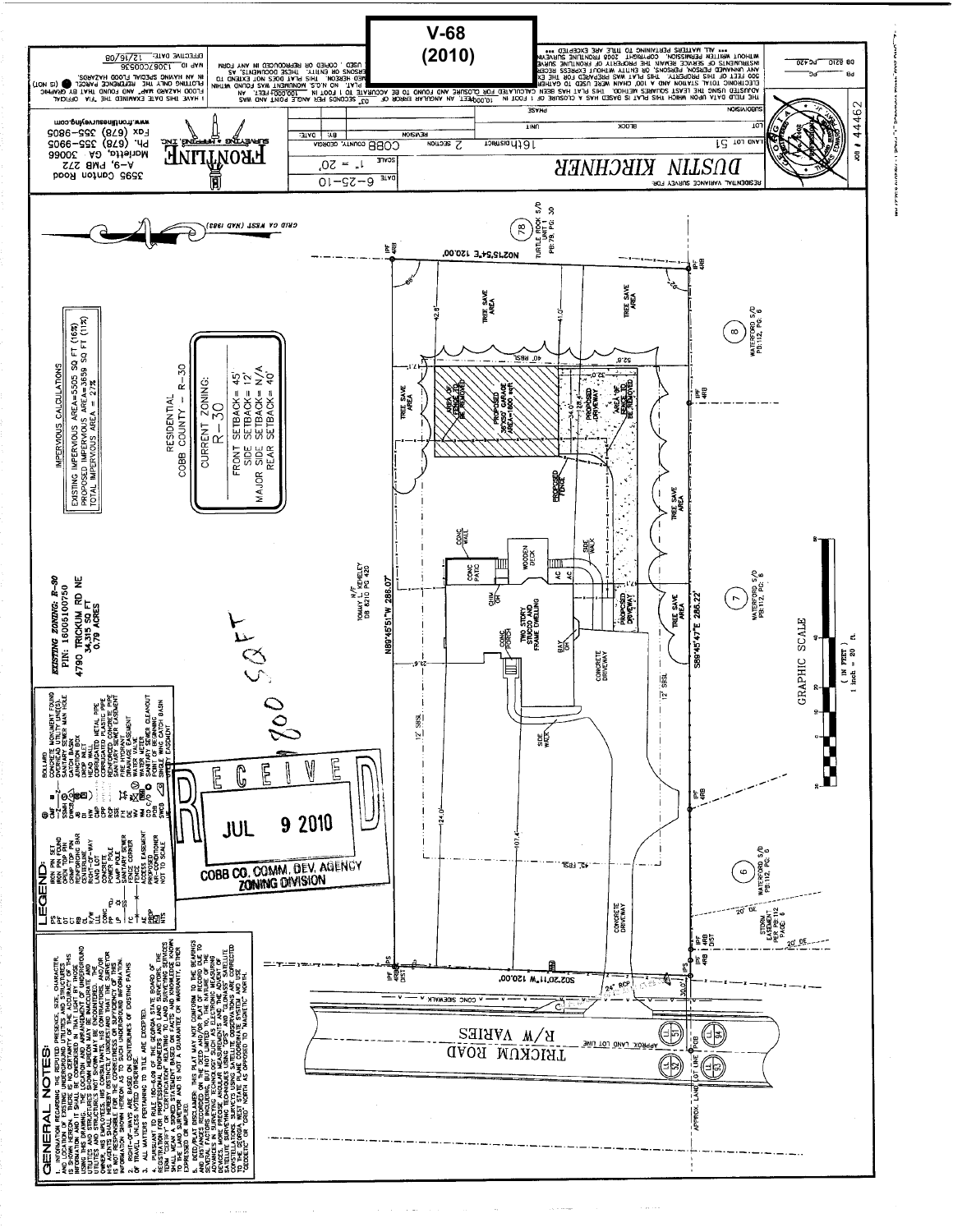| <b>APPLICANT:</b>             | Dustin Kirchner                                       | <b>PETITION NO.:</b>        | V-68        |
|-------------------------------|-------------------------------------------------------|-----------------------------|-------------|
| <b>PHONE:</b><br>678-520-8633 |                                                       | <b>DATE OF HEARING:</b>     | $09-08-10$  |
| <b>REPRESENTATIVE:</b>        | Same                                                  | <b>PRESENT ZONING:</b>      | $R-30$      |
| <b>PHONE:</b>                 | Same                                                  | <b>LAND LOT(S):</b>         | 51          |
|                               | <b>PROPERTY LOCATION:</b> Located on the east side of | <b>DISTRICT:</b>            | 16          |
|                               | Trickum Road, south of Tremont Drive                  | <b>SIZE OF TRACT:</b>       | $0.79$ acre |
| (4790 Trickum Road).          |                                                       | <b>COMMISSION DISTRICT:</b> | 3           |

**TYPE OF VARIANCE:** Waive the setback for an accessory structure (proposed 1,800 square foot detached garage) from the required 100 feet to 17 feet adjacent to the north property line, 41 feet adjacent to the east property line and 52 feet adjacent to the south property line.

## **COMMENTS**

**TRAFFIC:** This request will not have an adverse impact on traffic.

**DEVELOPMENT & INSPECTIONS:** No comments.

**STORMWATER MANAGEMENT:** The proposed garage and associated access drive is located in a naturally wooded area that drains by sheetflow to the south through the rear of adjacent residential lots that have been well landscaped. In order to mitigate the increase in runoff that will be generated by the proposed garage, all downspouts must be discharged to the ground at the structure to maximize overland flow and a filter strip installed along the southern edge of the new driveway.

**HISTORIC PRESERVATION:** After examining Civil War trench maps, Cobb County historic property surveys, county maps, and various other resources, staff has no comments regarding the impact or treatment of historic and/or archaeological resources.

## **CEMETERY PRESERVATION:** No comment.

**WATER:** No conflict.

**SEWER:** No conflict.

| OPPOSITION: NO. OPPOSED PETITION NO. SPOKESMAN                       |                              |                   |                                                                                                                     |
|----------------------------------------------------------------------|------------------------------|-------------------|---------------------------------------------------------------------------------------------------------------------|
| <b>BOARD OF APPEALS DECISION</b><br>APPROVED________MOTION BY_______ | $R-15$                       | Preswick Ct<br>52 | $R-30$                                                                                                              |
| STIPULATIONS:                                                        | <b>Tremont Dr</b><br>R-20/93 |                   | Turtle Club Dr<br>R-30<br>$R-15-$<br><b>SITE</b><br>Netherstone Ct<br><b>Bray Cr</b><br>0.8<br>Vetherstone Dr<br>m. |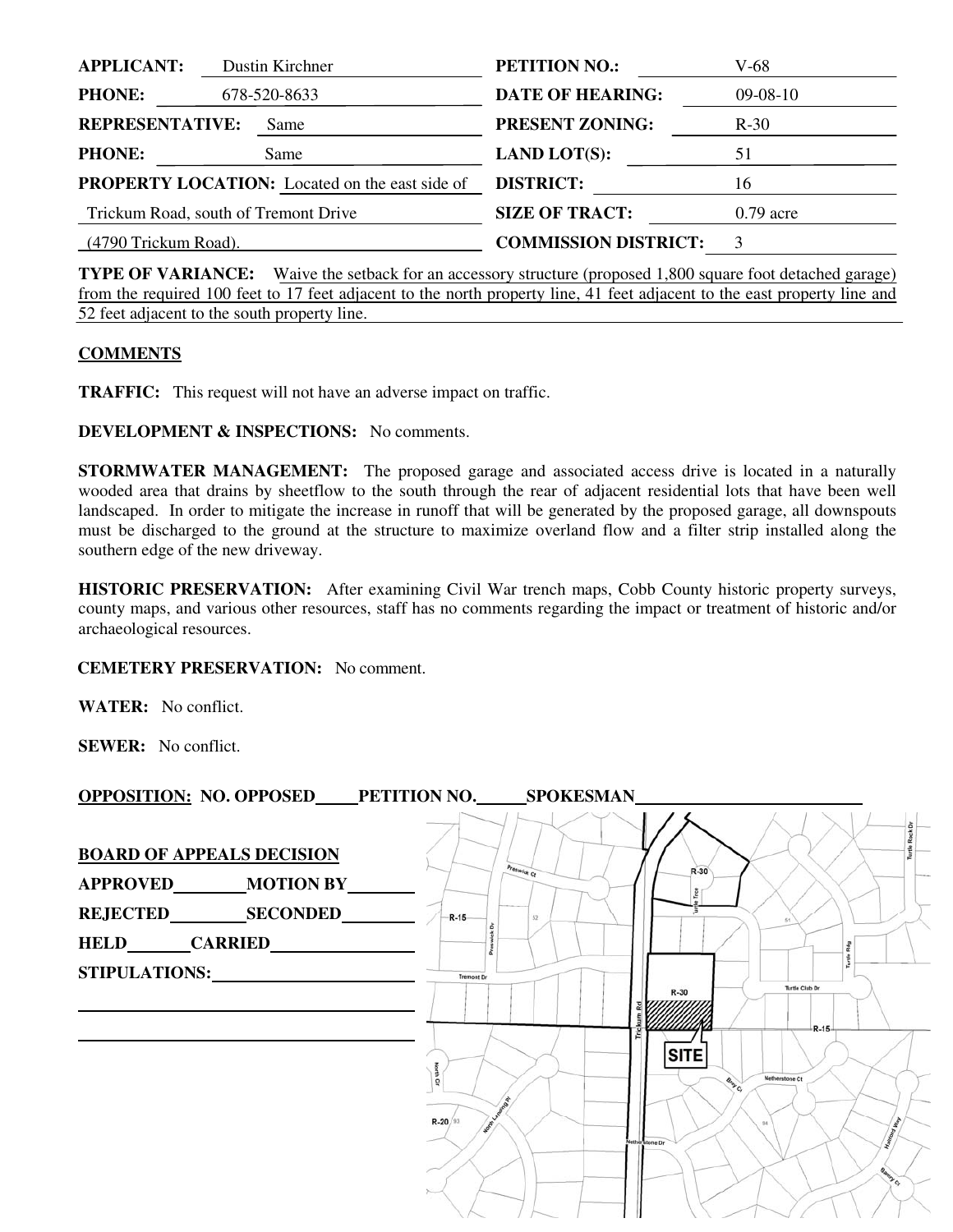**V-68**